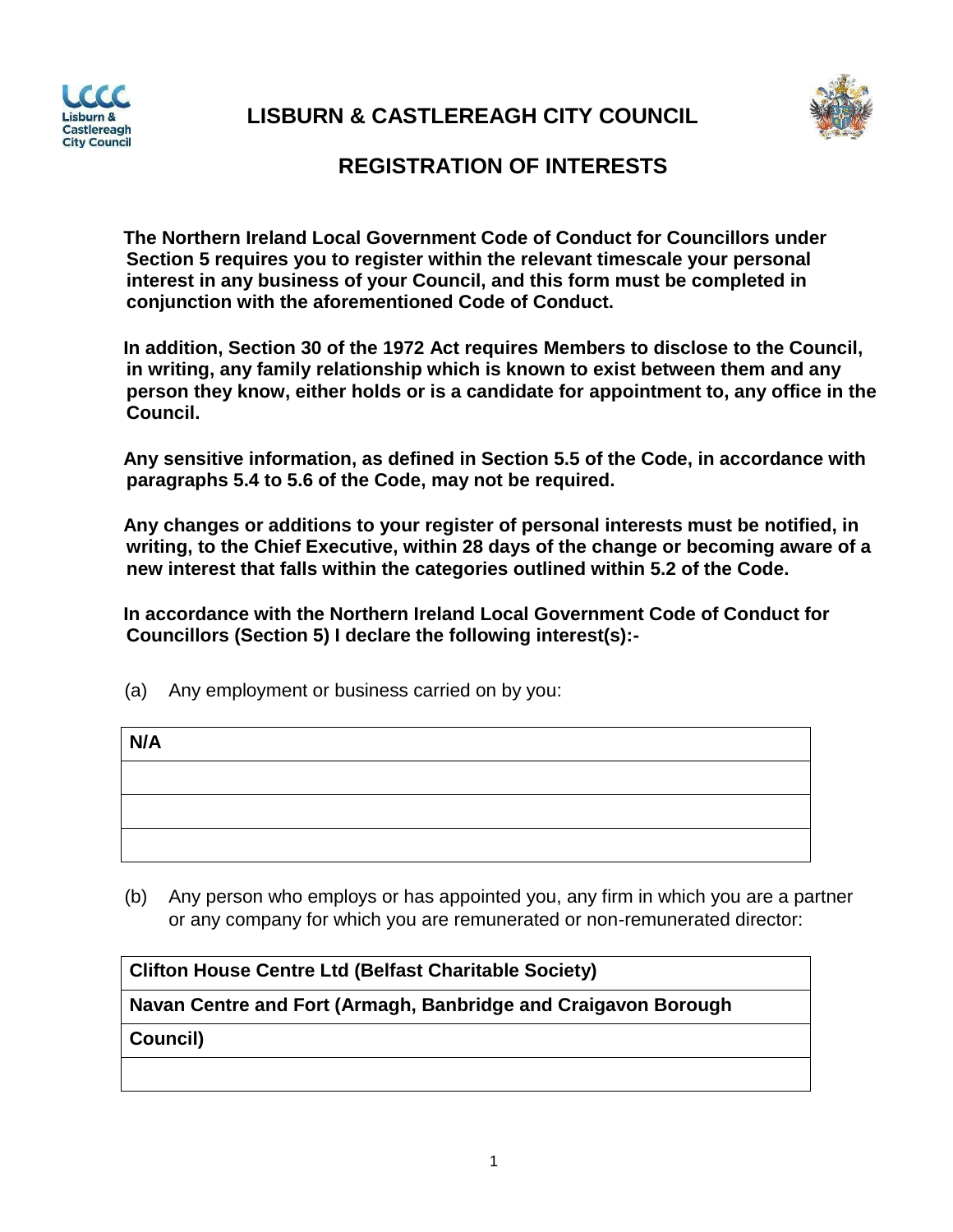(c) Any person, other than your Council, who has made a payment to you in respect of your election or any expenses incurred by you in carrying out your duties as a Councillor:

| N/A |  |  |
|-----|--|--|
|     |  |  |
|     |  |  |
|     |  |  |

(d) Any corporate body which has a place of business or land within your Council's district, and in which you have a beneficial interest in a class of securities of that body that exceeds the nominal value of £25,000 or one hundredth of the total issued share capital of that body:

| N/A |  |
|-----|--|
|     |  |
|     |  |
|     |  |

(e) Any contract for goods, services or works made between your Council and you or a firm in which you are a partner, an unincorporated body (ie Industrial & Provident Society), a company of which you are a remunerated director, or a body of the description specified in sub-paragraph (d) above:

| N/A |  |  |
|-----|--|--|
|     |  |  |
|     |  |  |
|     |  |  |

(f) Any land in which you have a beneficial interest and which is within your Council's district:

| N/A |  |
|-----|--|
|     |  |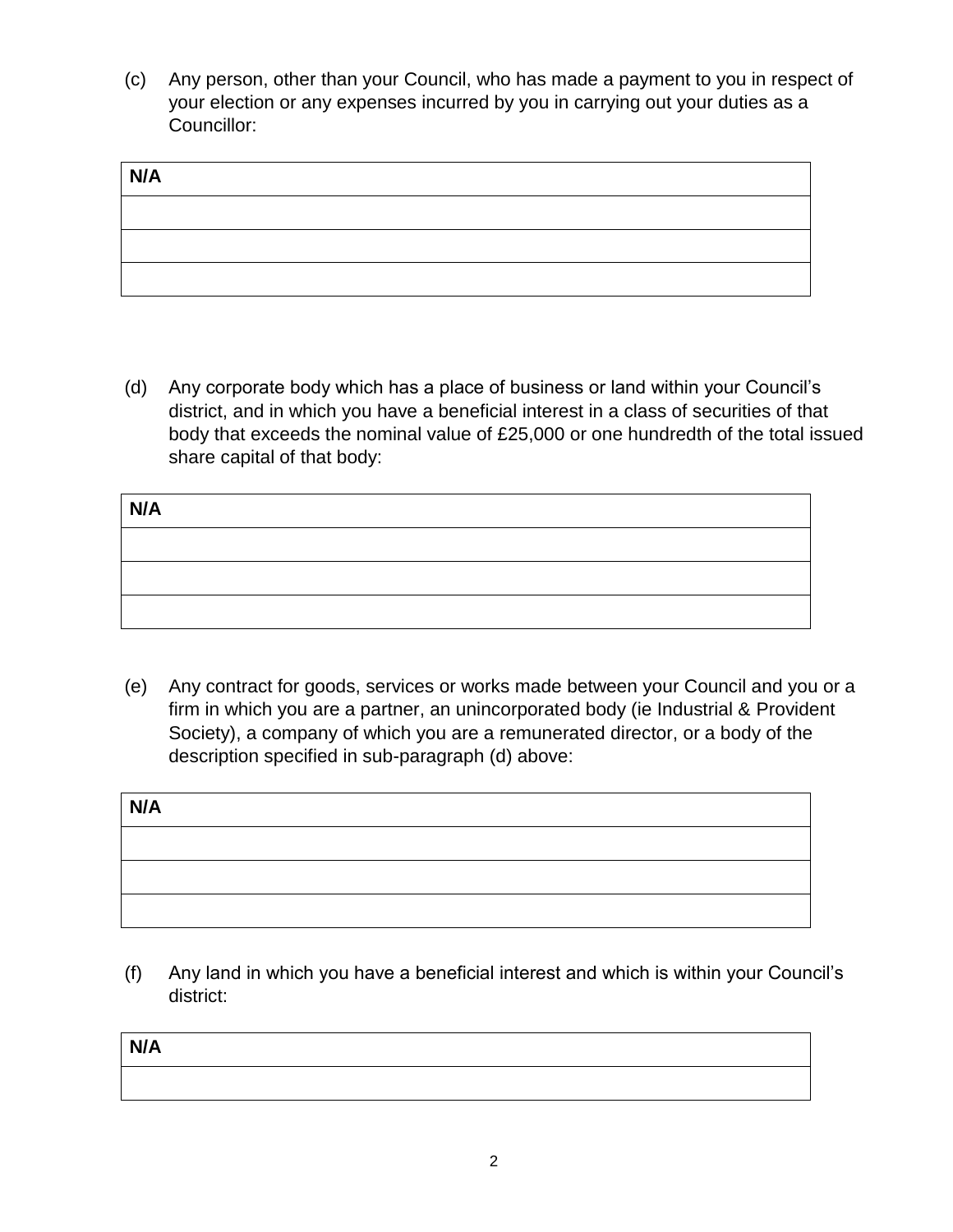(g) Any land where the landlord is your Council and the tenant is a firm in which you are a partner, a company of which you are a remunerated director, or a body of the description specified in sub-paragraph (d) above:

| N/A |  |  |  |
|-----|--|--|--|
|     |  |  |  |
|     |  |  |  |
|     |  |  |  |

(h) Any body to which you have been elected, appointed or nominated by your Council:

| <b>PCSP</b> |  |  |  |
|-------------|--|--|--|
|             |  |  |  |
|             |  |  |  |
|             |  |  |  |

(i) Any relevant family relationship\* known to exist between you and any person you know, either holds or is a candidate for appointment to any office in the Council.

| N/A |  |
|-----|--|
|     |  |
|     |  |
|     |  |

**\*Family relationships deemed as follows:- Parent, Brother/Sister, Son/Daughter, Uncle/Aunt, Nephew/Niece, Grandparent, grandchild, foster child, foster parent, dependent.** 

(j) Any:-

(aa) public authority or body exercising functions of a public nature in which you have membership or hold a position of general control or management: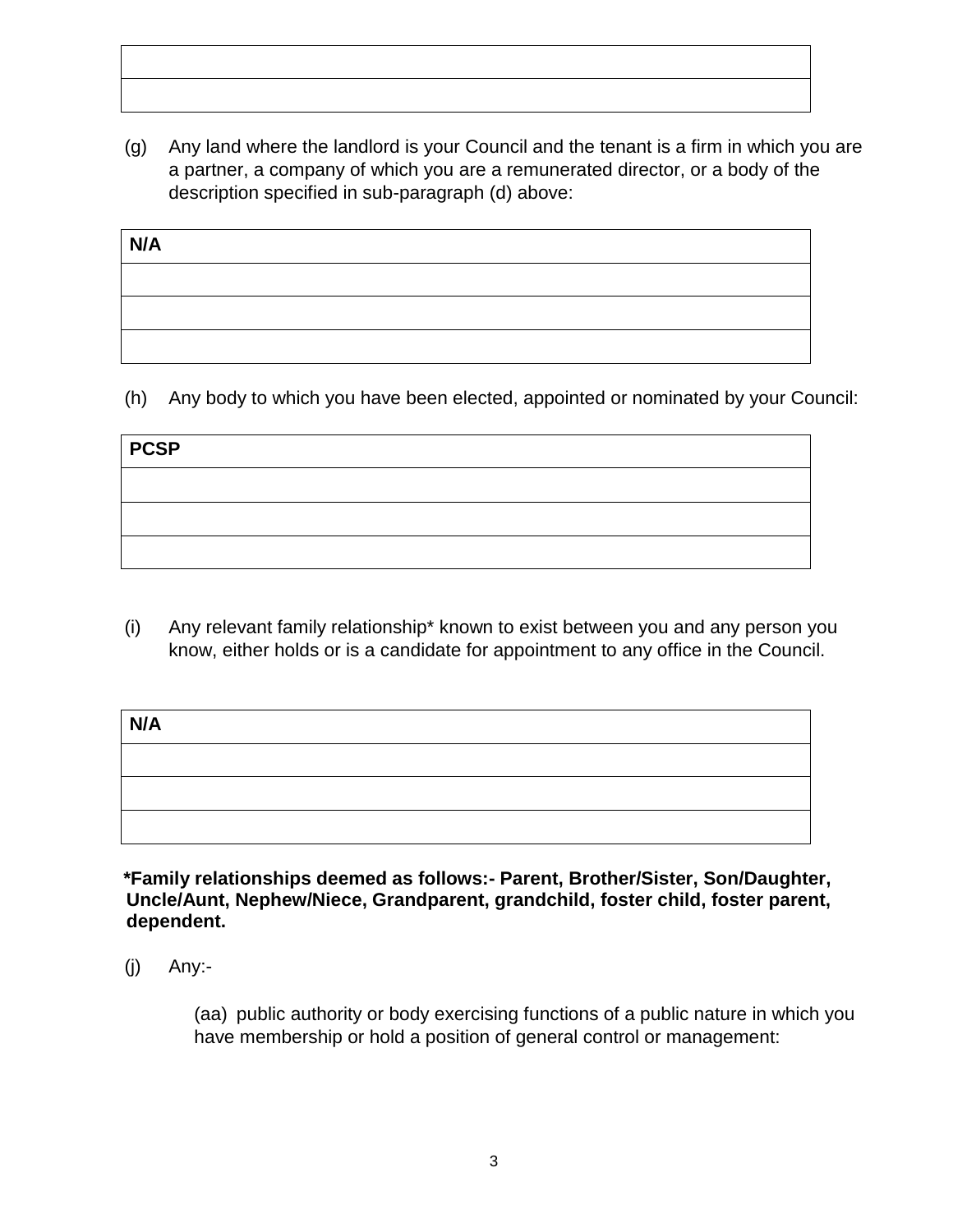**N/A** 

(bb) company, industrial and provident society, charity, or body directed to charitable purposes in which you have membership or hold a position of general control or management:

| N/A |  |  |  |
|-----|--|--|--|
|     |  |  |  |
|     |  |  |  |
|     |  |  |  |

(cc) body whose principal purposes include the influence of public opinion or policy in which you have membership or hold a position of general control or management:

| N/A |  |
|-----|--|
|     |  |
|     |  |
|     |  |

(dd) trade union or professional association in which you have membership or hold a position of general control or management:

### **British Artist Blacksmith Association**

**Museum Association (GB)** 

### **Irish Museum Association**

(ee) private club, society or association operating within your Council's district in which you have membership or hold a position of general control or management:

### **N/A**